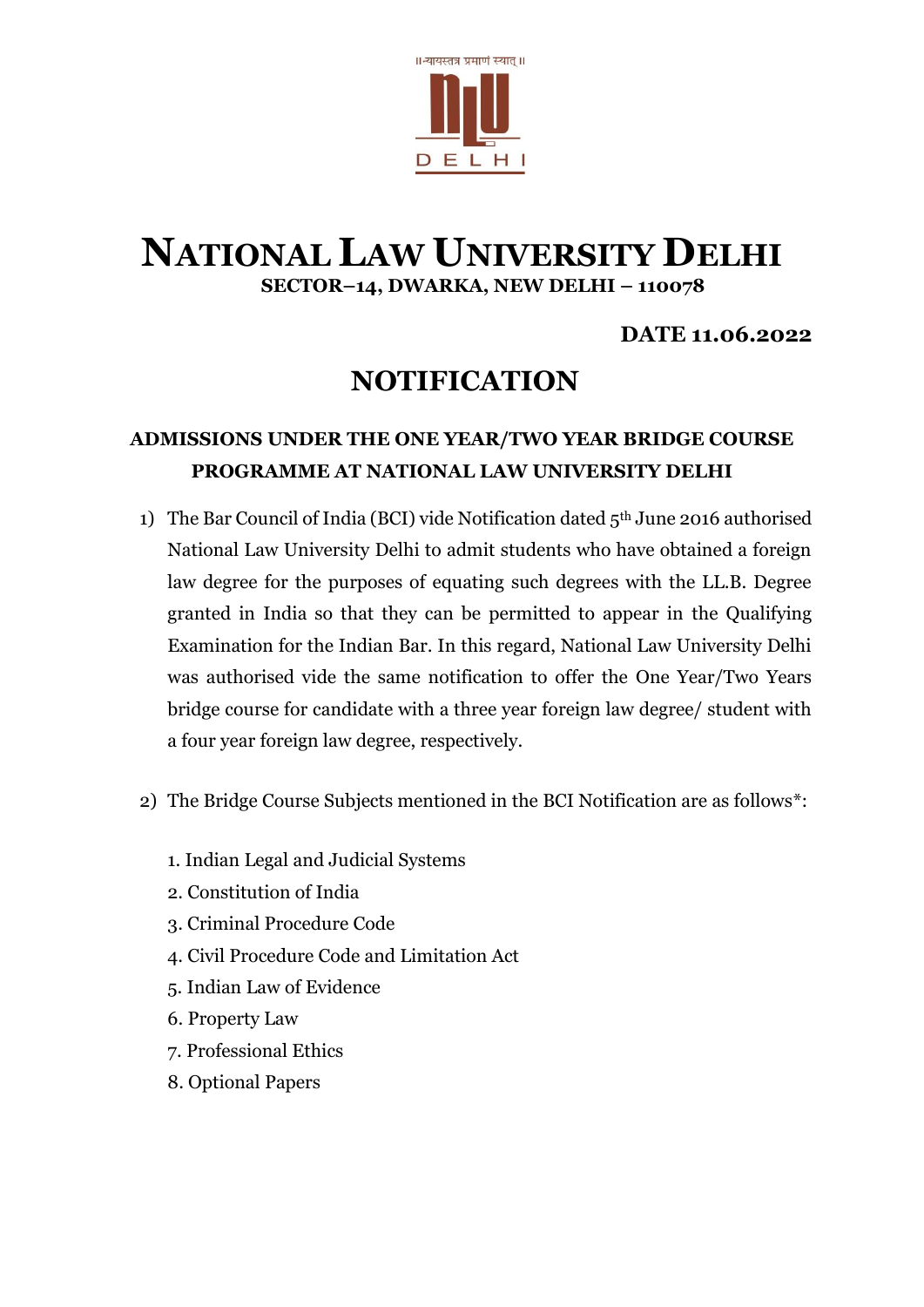\*(The above bridge course curriculum is provided by the BCI and any changes from time to time will be taken in to consideration)

- 3) **Candidates in the Bridge Course Programme offered by National Law University Delhi will be admitted based on the names recommended by the BCI from time to time. The Academic Committee of the Bar Council of India vide its meeting dated 14.07.2019 had specified that no applicant seeking equivalence of his/her LL.B degree obtained from abroad with an Indian LL.B degree who may be required to undertake a one year/two year Bridge Course for such purpose of equivalence should apply directly to any National Law University without being processed through the Bar Council of India.** The candidate/s having done law from abroad have to necessarily first apply to Bar Council of India to seek equivalence of his/her degree and seek out the options available to such candidate, and no candidate can directly apply for the Bridge Course and nor can the Universities directly admit candidates to the Bridge Course unless referred by way of a similar letter akin to this instant letter, by the Bar Council of India. As per the decision of the Bar Council of India, if any candidate is enrolled directly into the Bridge course, he/she may not be permitted to sit for the qualifying exam for Indian Nationals Holding foreign Law Degrees.
- 4) Candidates admitted for two year Bridge Course programme at NLU Delhi will have to complete the above course in the following manner:

| Sl. | <b>Subject</b> | <b>Semester</b> | Year   | <b>Bridge Course</b> | <b>Bridge</b>        |
|-----|----------------|-----------------|--------|----------------------|----------------------|
| No. |                |                 |        | <b>I</b><br>Year     | <b>Course</b><br>(II |
|     |                |                 |        | Programme)           | Year                 |
|     |                |                 |        |                      | Programme)           |
|     |                |                 |        |                      |                      |
| 1.  | Indian Legal   | I Semester      | I Year | Year 1/Semester      | Year                 |
|     | and Judicial   |                 |        | 1                    | $1$ /Semester 1      |
|     | <b>Systems</b> |                 |        |                      |                      |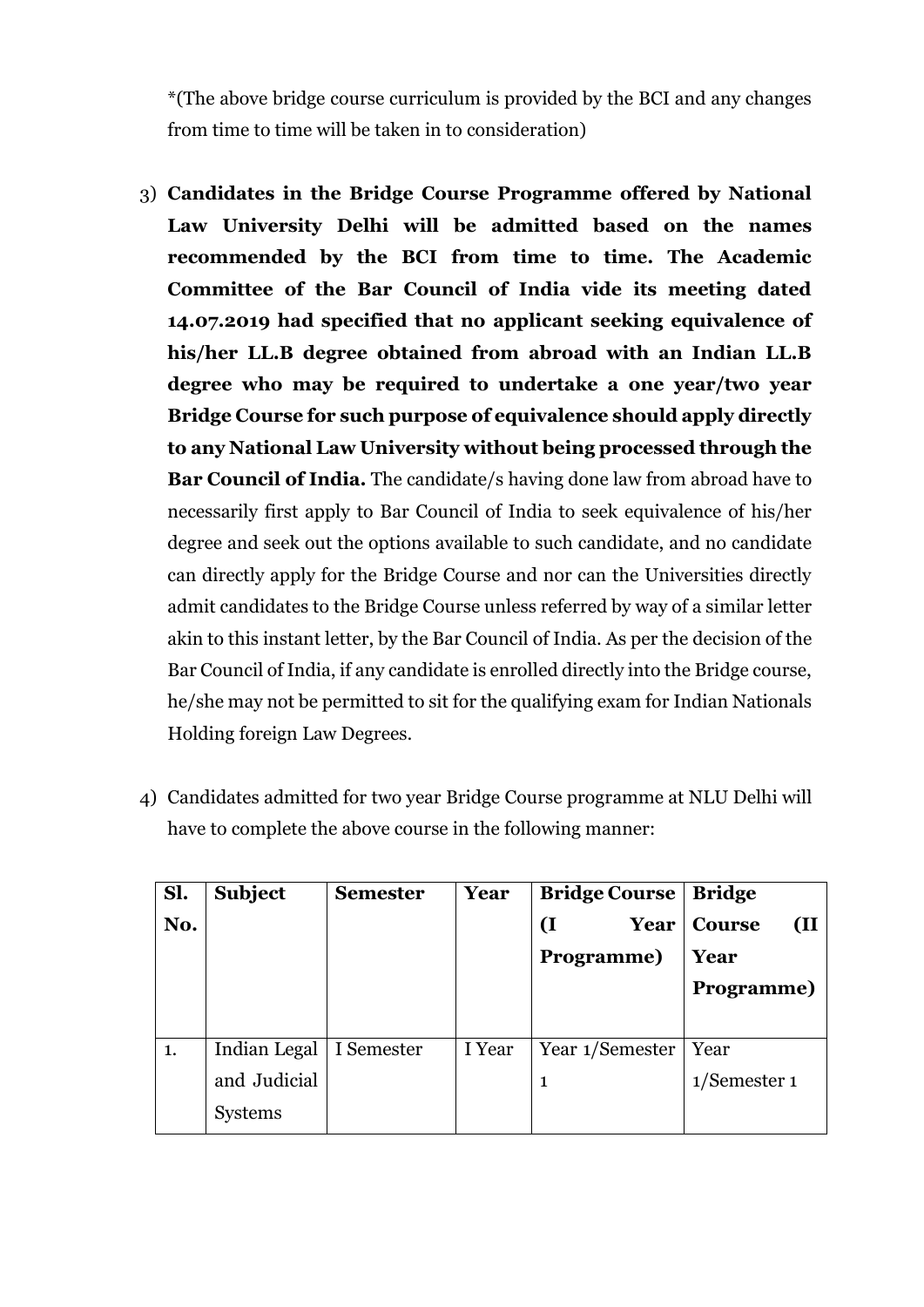| 2. | Constitution | IV Semester         | III     | Year                 | 1/ | Year<br>1/           |
|----|--------------|---------------------|---------|----------------------|----|----------------------|
|    | of India*    | (Paper I)           | Year    | Semester 1           |    | Semester 1           |
|    |              | Semester<br>V       |         |                      |    |                      |
|    |              | (Paper II)          |         | Year<br>$\mathbf{1}$ |    | Year<br>$\mathbf{1}$ |
|    |              |                     |         | Semester 2           |    | Semester 2           |
|    |              |                     |         |                      |    |                      |
| 3. | Criminal     | <b>III</b> Semester | II Year | Year                 | 1/ | Year                 |
|    | Procedure    |                     |         | Semester 1           |    | 2/Semester 3         |
|    | Code         |                     |         |                      |    |                      |
|    | (Cr.PC)      |                     |         |                      |    |                      |
| 4. | Civil        | V Semester          | III     | Year                 | 1/ | Year $2/3$           |
|    | Procedure    |                     | Year    | Semester 1           |    | semester             |
|    | Code (CPC)   |                     |         |                      |    |                      |
|    | and          |                     |         |                      |    |                      |
|    | Limitation   |                     |         |                      |    |                      |
|    | Act          |                     |         |                      |    |                      |
| 5. | Indian Law   | V Semester          | III     | Year                 | 1/ | Year                 |
|    | of Evidence  |                     | Year    | Semester 1           |    | $2/3$ semester       |
|    |              |                     |         |                      |    |                      |
| 6. | Property     | <b>IV</b> Semester  | II Year | Year<br>$\mathbf{1}$ |    | Year                 |
|    | Law          |                     |         | Semester 2           |    | 1/Semester 2         |
|    |              |                     |         |                      |    |                      |
| 7. | Professional | Semester<br>X       | V year  | Year<br>$\mathbf{1}$ |    | Year $2/$            |
|    | Ethics       | (Clinic IV)         |         | Semester 2           |    | Semester 4           |
|    |              |                     |         |                      |    |                      |
| 8. | Optional     | Seminar             | IV and  | Year<br>$\mathbf{1}$ |    | Year                 |
|    | Papers       | Courses<br>are      | V Year  | Semester 2           |    | 2/Semester 4         |
|    |              | Offered<br>in       |         |                      |    |                      |
|    |              | VII, VIII, IX       |         |                      |    |                      |
|    |              | and<br>X            |         |                      |    |                      |
|    |              | Semester            |         |                      |    |                      |

\*The paper on Constitutional of India is taught at NLU Delhi in two semesters.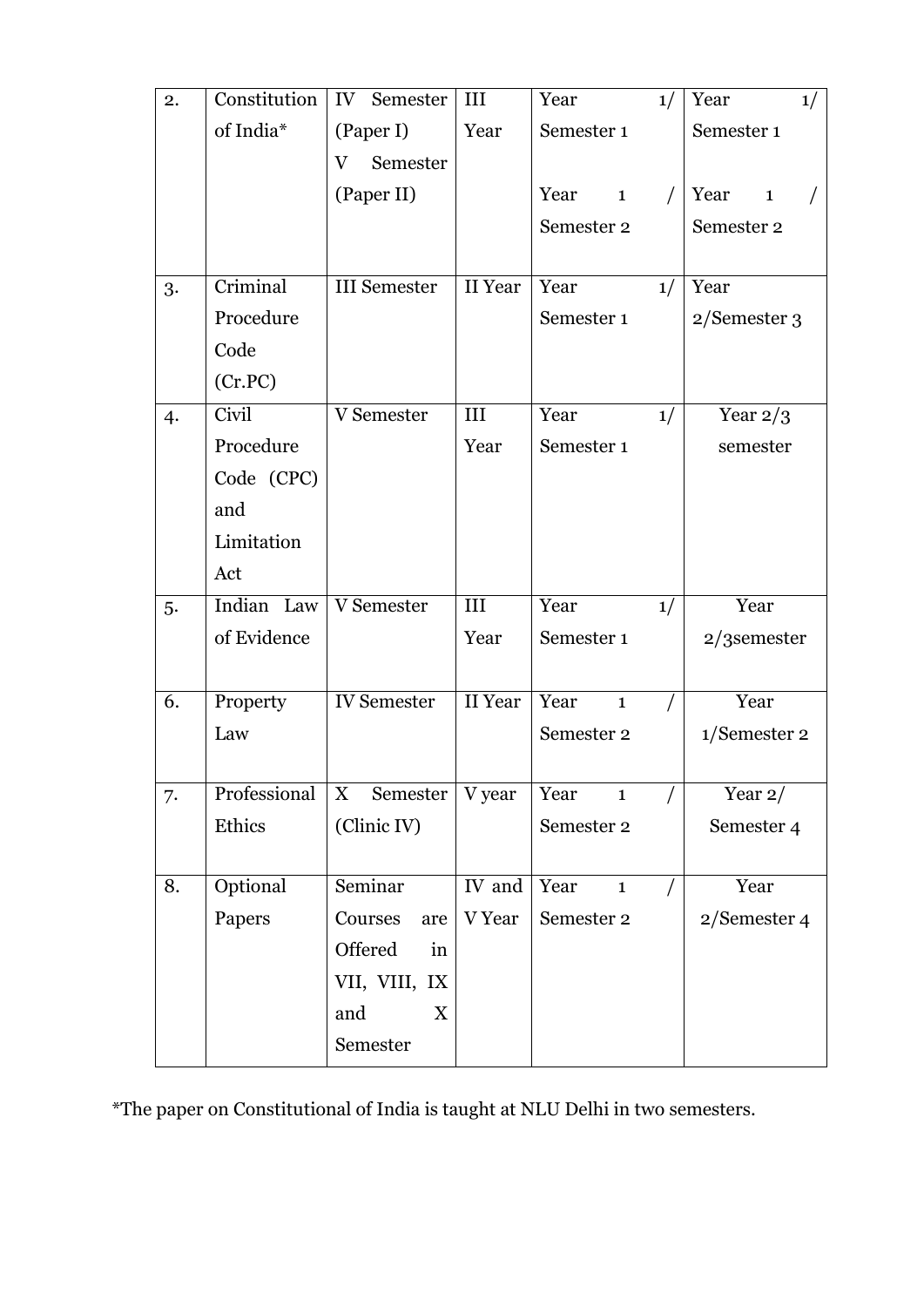- **5) The Academic and Examination Regulation (B.A. LL.B. (Hons) of National Law University Delhi shall apply to the Bridge Course Programme. The Student Handbook 2019 containing Campus Rules and Regulations shall also apply to candidates undertaking the Bridge Course programme at NLU Delhi.**
- 6) **A sum of INR 3,50,000/- per year (Rupees Three Lakhs Fifty Thousand Only) shall be collected as a course fee from candidates who are admitted under the Two years/One Year Bridge Course through the aforesaid prescribed procedure of Bar Council of India in the National Law University Delhi.** In case of allotment of Halls of residence in the University (based on availability from time to time), the fee payable for the Hostel facilities by the Indian students, will also be charged from the Bridge course candidates in addition to the above course fee.
- 7) The Application for Bridge Course along with approval of the BCI should reach to us **latest by 31st July every year for enrolment**, as the new academic session will be start w.e.f. August/September.
- **8) The candidate who have sought the permission from the Bar Council of India for enrollment to the Two/One Year Bridge course can pay their fee of Rs.3,50,000/- at the following link latest by 31st July, 2022:**

# **<https://rzp.io/l/eTcf2MQqEH>**

Further, the candidates are also required to upload their documents/certificates at the following link:

## **<https://forms.gle/3jDFHWPK7VdRSpNQ7>**

If you have any query please email us **only at**: **[admission@nludelhi.ac.in](mailto:admission@nludelhi.ac.in)**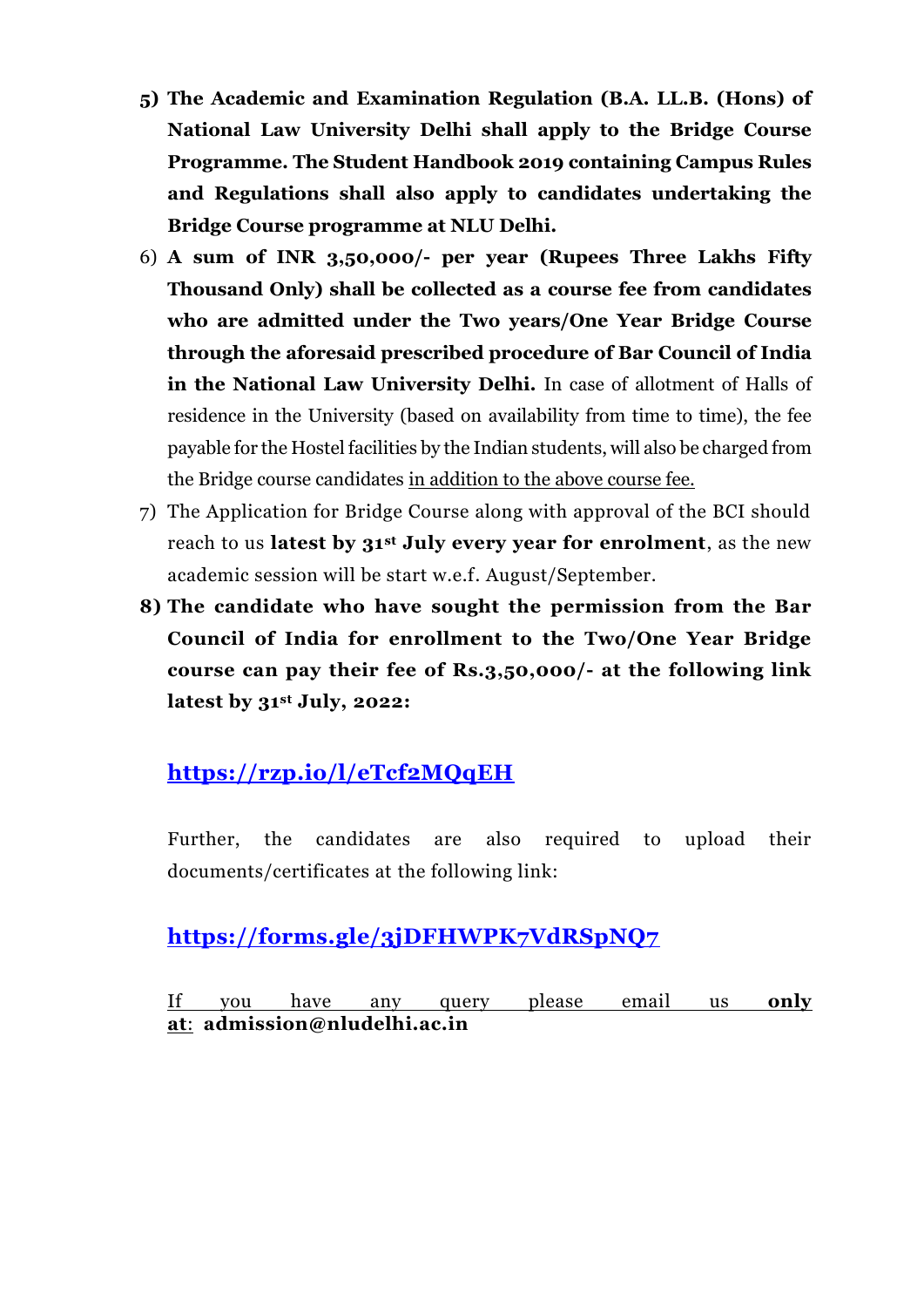

**NATIONAL LAW UNIVERSITY DELHI**

Sector-14, Dwarka, New Delhi – 110078

## *Particulars of candidate seeking Admission to Bridge Course 2022 - 23*

1. Candidate's Name in Capital Letters as given in Class X Certificate

Paste Recent Photograph

#### 2. Father's Name in Capital Letters as given in Class X Certificate

| 3. Date of Birth |       |      |      | 4. Gender | 5. Nationality                   | 6. Category |  |           |            |  |
|------------------|-------|------|------|-----------|----------------------------------|-------------|--|-----------|------------|--|
| Date             | Month | Year | Male |           | Female   Indian   Foreign   Gen. | <b>SC</b>   |  | <b>ST</b> | <b>PWD</b> |  |
|                  |       |      |      |           |                                  |             |  |           |            |  |

- 7. Option for Bridge Course One Year Two Year
- 8. Address for Correspondence (Any change in the address may please be intimated Immediately)

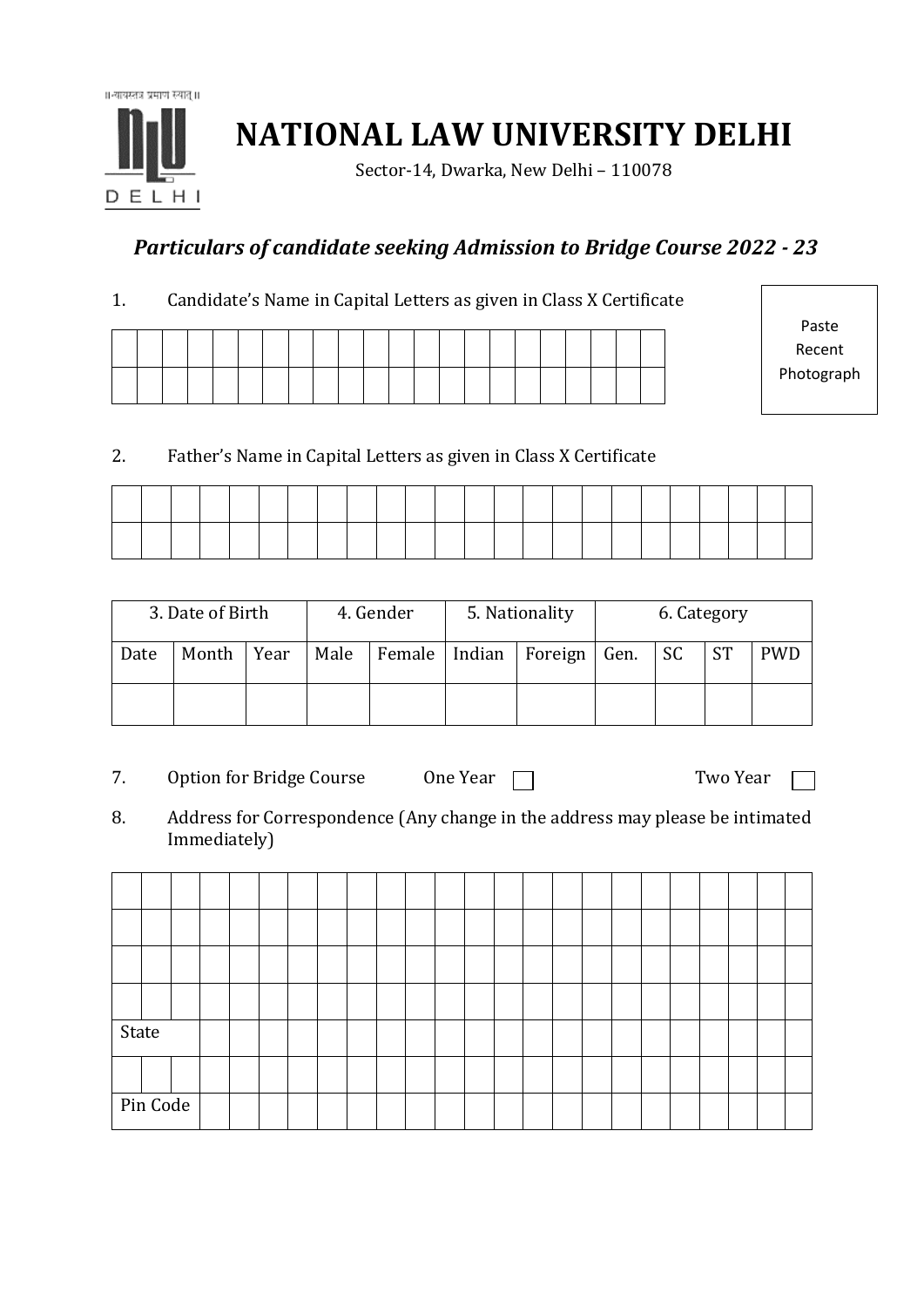| <b>Contact Number and E-mail</b><br>9. |  |  |  |  |  |  |  |
|----------------------------------------|--|--|--|--|--|--|--|
| Address                                |  |  |  |  |  |  |  |
| (a) Mobile No.                         |  |  |  |  |  |  |  |
| (b) $E$ -mail:                         |  |  |  |  |  |  |  |
|                                        |  |  |  |  |  |  |  |
|                                        |  |  |  |  |  |  |  |

10. Details of Qualifying Examinations (Enclosed attested copies of Memoranda of Marks)

| <b>Examination</b>        | <b>Year of</b><br><b>Passing</b> | Name of<br>University/Institution with<br>country |      | <b>Marks</b>    |            |
|---------------------------|----------------------------------|---------------------------------------------------|------|-----------------|------------|
|                           |                                  |                                                   | Max. | <b>Obtained</b> | Percentage |
|                           |                                  |                                                   |      |                 |            |
| 10 <sup>th</sup> Standard |                                  |                                                   |      |                 |            |
| B.A.LL.B./LL.B.           |                                  |                                                   |      |                 |            |
| If any other              |                                  |                                                   |      |                 |            |

### **List of Enclosures:**

- 1. Proof of Age/Attested copy of the marks statement of X Standard (as a proof of age).
- 2. Self-attested copy of Latest Character Certificate.